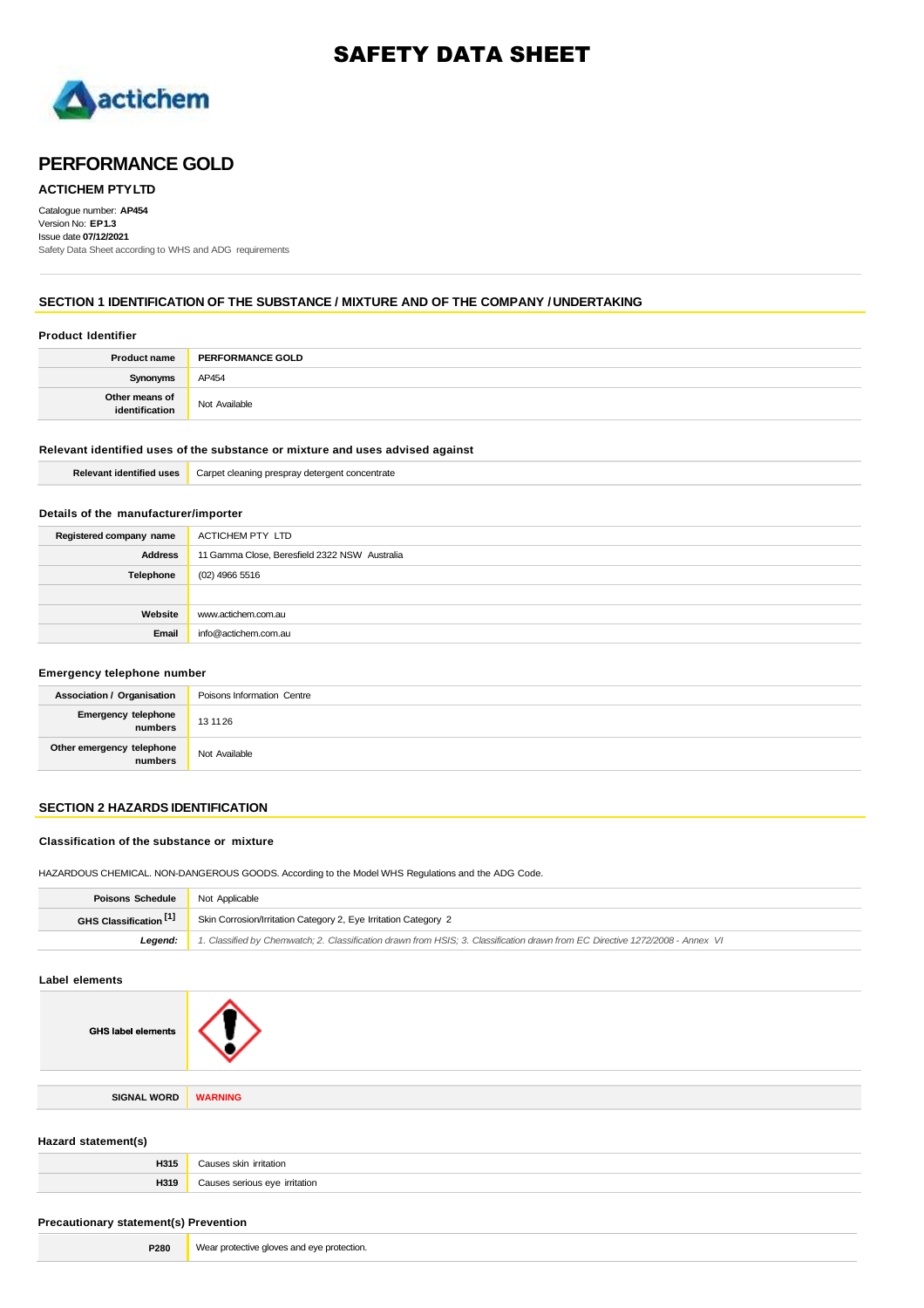#### **Precautionary statement(s) Response**

| P305+P351+P338+P337+P313 | IF IN EYES: Rinse cautiously with water for several minutes. Remove contact lenses, if present and easy to do. Continue rinsing. If eye irritation persists, get<br>medical advice / attention. |
|--------------------------|-------------------------------------------------------------------------------------------------------------------------------------------------------------------------------------------------|
| P302+P352+P362+P332+P313 | IF ON SKIN: Wash with plenty of water and soap. Take off contaminated clothing and wash before reuse. If skin irritation occurs, get medical advice /<br>attention.                             |

#### **Precautionary statement(s) Storage**

#### **Precautionary statement(s) Disposal**

This SDS and the hazard classifications contained herein only apply to the product in its concentrated form as supplied. When diluted as recommended and ready-to-use, they no longer apply. However, good hygiene and housekeeping practices should be adhered to.

### **SECTION 3 COMPOSITION / INFORMATION ON INGREDIENTS**

#### **Substances**

See section below for composition of Mixtures

#### **Mixtures**

| <b>CAS No</b> | %[weight] | Name                            |
|---------------|-----------|---------------------------------|
| 9016-45-9     | $<$ 10    | nonviphenol, ethoxylated        |
| 111-76-2      | $<$ 10    | ethylene alvcol monobutyl ether |

The specific chemical identity and/or exact percentage (concentration) of composition has been withheld as a trade secret.

## **SECTION 4 FIRST AID MEASURES**

### **Description of first aid measures**

| <b>Eye Contact</b>  | If this product comes in contact with the eyes:<br>Wash out immediately with fresh running water for 10-15 minutes.<br>Ensure complete irrigation of the eye by keeping eyelids apart and away from eye and moving the eyelids by occasionally lifting the upper and lower lids.<br>If pain persists or recurs seek medical attention.<br>Removal of contact lenses after an eye injury should only be undertaken by skilled personnel. |
|---------------------|-----------------------------------------------------------------------------------------------------------------------------------------------------------------------------------------------------------------------------------------------------------------------------------------------------------------------------------------------------------------------------------------------------------------------------------------|
| <b>Skin Contact</b> | If skin contact occurs:<br>Immediately remove all contaminated clothing, including footwear.<br>Flush skin and hair with running water (and soap if available).<br>Seek medical attention in event of irritation.                                                                                                                                                                                                                       |
| <b>Inhalation</b>   | If fumes, aerosols or combustion products are inhaled remove from contaminated area.<br>Other measures are usually unnecessary.                                                                                                                                                                                                                                                                                                         |
| Ingestion           | Immediately give a glass of water.<br>First aid is not generally required. If in doubt, contact a Poisons Information Centre or a doctor.                                                                                                                                                                                                                                                                                               |

### **Indication of any immediate medical attention and special treatment needed**

Treat symptomatically.

#### **SECTION 5 FIREFIGHTING MEASURES**

**Fire Fighting**

### **Extinguishing media**

| <b>Extinguishing media</b> | The product contains a substantial amount of water, therefore there are no restrictions on the type of extinguishing media which may be used.<br>Choice of extinguishing media should take into account surrounding areas |
|----------------------------|---------------------------------------------------------------------------------------------------------------------------------------------------------------------------------------------------------------------------|
|                            |                                                                                                                                                                                                                           |

## **Special hazards arising from the substrate or mixture**

| Fire incompatibility    | None known                                                                                                                                                                                                                     |
|-------------------------|--------------------------------------------------------------------------------------------------------------------------------------------------------------------------------------------------------------------------------|
| Advice for firefighters |                                                                                                                                                                                                                                |
|                         | Alert Fire Brigade and tell them location and nature of hazard.<br>Wear breathing apparatus plus protective gloves in the event of a fire.<br>Prevent, by any means available, spillage from entering drains or water courses. |

Use firefighting procedures suitable for surrounding area. **DO NOT** approach containers suspected to be hot.

If safe to do so, remove containers from path of fire.

Cool fire exposed containers with water spray from a protected location.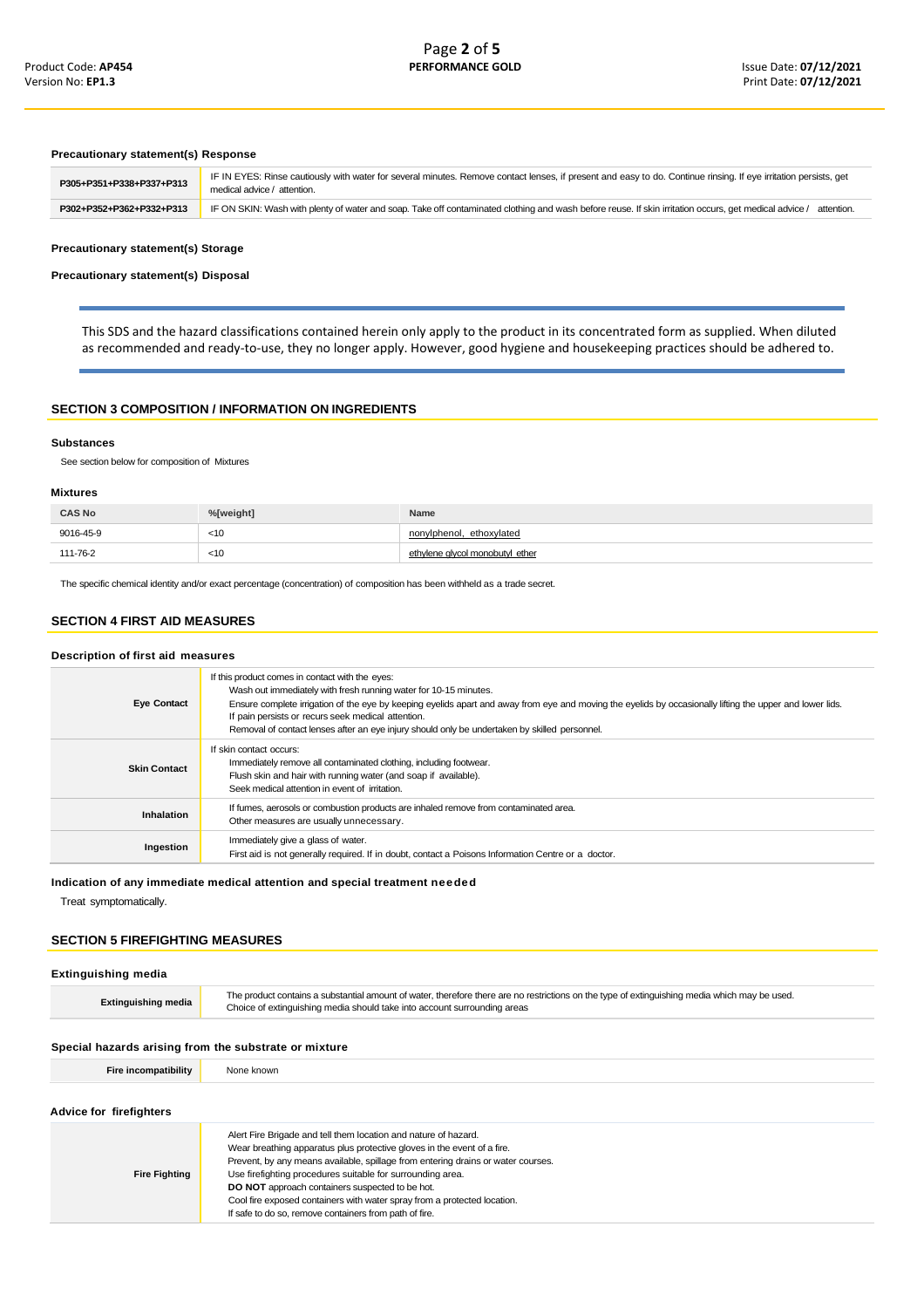| <b>Fire/Explosion Hazard</b> | The material is not readily combustible under normal conditions.<br>However, it will break down under fire conditions and the organic component may burn.<br>Not considered to be a significant fire risk.<br>Heat may cause expansion or decomposition with violent rupture of containers emit acrid smoke.<br>Decomposes on heating and produces toxic fumes of: carbon monoxide (CO), carbon dioxide (CO2), phosphorus oxides (POx) and other pyrolysis products<br>typical of burning organic material<br>May emit corrosive fumes. |
|------------------------------|-----------------------------------------------------------------------------------------------------------------------------------------------------------------------------------------------------------------------------------------------------------------------------------------------------------------------------------------------------------------------------------------------------------------------------------------------------------------------------------------------------------------------------------------|

## **SECTION 6 ACCIDENTAL RELEASE MEASURES**

## **Personal precautions, protective equipment and emergency procedures**

| <b>Minor Spills</b> | Flush away with copious amounts of water.                                                                                                                                                                                                                                                                                                                                                                         |
|---------------------|-------------------------------------------------------------------------------------------------------------------------------------------------------------------------------------------------------------------------------------------------------------------------------------------------------------------------------------------------------------------------------------------------------------------|
| <b>Major Spills</b> | Prevent, by any means available, spillage from entering drains or water course.<br>Stop leak if safe to do so.<br>Absorb on sand, dirt, vermiculite or similar absorbent material. Place into labelled drums and dispose of according to local government regulations.<br>Immediately notify emergency services (Police or Fire Brigade) if the spill is too large for you to safely and effectively h a n d l e. |
|                     |                                                                                                                                                                                                                                                                                                                                                                                                                   |
|                     | Personal Protective Equipment advice is contained in Section 8 of the SDS.                                                                                                                                                                                                                                                                                                                                        |

## **SECTION 7 HANDLING ANDSTORAGE**

### **Precautions for safe handling**

| Safe handling     | Avoid all personal contact.<br>Wear protective clothing when risk of exposure occurs.<br>Avoid contact with incompatible materials.<br>When handling, DO NOT eat, drink or smoke.<br>Keep containers securely sealed when not in use.<br>Avoid physical damage to containers. |
|-------------------|-------------------------------------------------------------------------------------------------------------------------------------------------------------------------------------------------------------------------------------------------------------------------------|
| Other information |                                                                                                                                                                                                                                                                               |

### **Conditions for safe storage, including any incompatibilities**

| Suitable container      | Polyethylene or polypropylene container.<br>Packing as recommended by manufacturer.<br>Check all containers are clearly labelled and free from leaks. |
|-------------------------|-------------------------------------------------------------------------------------------------------------------------------------------------------|
| Storage incompatibility | None known                                                                                                                                            |
|                         |                                                                                                                                                       |

## **SECTION 8 EXPOSURE CONTROLS / PERSONAL PROTECTION**

### **Control parameters**

## **OCCUPATIONAL EXPOSURE LIMITS (OEL)**

#### **INGREDIENT DATA**

| Source                       | <b>Tredient</b>                 | <b>Material name</b> | <b>TWA</b>          | STEL               | Peak          | <b>Notes</b> |
|------------------------------|---------------------------------|----------------------|---------------------|--------------------|---------------|--------------|
| Australia Exposure Standards | ethylene glycol monobutyl ether | ?-Butoxvethanol      | 96.9 mg/m3 / 20 ppm | 242 mg/m3 / 50 ppm | Not Available | ەن<br>$\sim$ |

**EMERGENCY LIMITS**

| Ingredient                      | Material name                                                   |                     | TEEL-1             | TEEL-2             | TEEL-3    |  |
|---------------------------------|-----------------------------------------------------------------|---------------------|--------------------|--------------------|-----------|--|
| nonylphenol, ethoxylated        | Glycols, polyethylene, mono(p-nonylphenol) ether; (Nonoxynol-9) |                     | $9.9 \text{ mg/m}$ | $110 \text{ mg/m}$ | 300 mg/m3 |  |
| ethylene glycol monobutyl ether | Butoxyethanol, 2-; (Glycol ether EB)                            |                     | 20 ppm             | 20 ppm             | 700 ppm   |  |
|                                 |                                                                 |                     |                    |                    |           |  |
| Ingredient                      | Original IDLH                                                   | <b>Revised IDLH</b> |                    |                    |           |  |
| nonylphenol, ethoxylated        | Not Available                                                   | Not Available       |                    |                    |           |  |
| ethylene glycol monobutyl ether | 700 ppm                                                         | 700 [Unch] ppm      |                    |                    |           |  |

#### **Exposure controls**

| Appropriate engineering<br>controls | Maintain adequate ventilation at all times.<br>In most circumstances natural ventilation systems are adequate.<br>If ventilation is poor, then the use of a local exhaust ventilation system is recommended.                                                                                                                                       |
|-------------------------------------|----------------------------------------------------------------------------------------------------------------------------------------------------------------------------------------------------------------------------------------------------------------------------------------------------------------------------------------------------|
| Personal protection                 |                                                                                                                                                                                                                                                                                                                                                    |
| Eye and face protection             | Safety glasses with side shields OR<br>Chemical goggles.<br>Contact lenses may pose a special hazard; soft contact lenses may absorb and concentrate i r r i t a n t s . Lens should be removed at the first signs of eye<br>rednessor irritation - lens should be removed in a clean environment only after workers have washed hands thoroughly. |
| Skin protection                     | See Hand protection below                                                                                                                                                                                                                                                                                                                          |
| Hands/feet protection               | Wear elbow length chemical protective gloves. Neoprene or butyl are recommended for this application.                                                                                                                                                                                                                                              |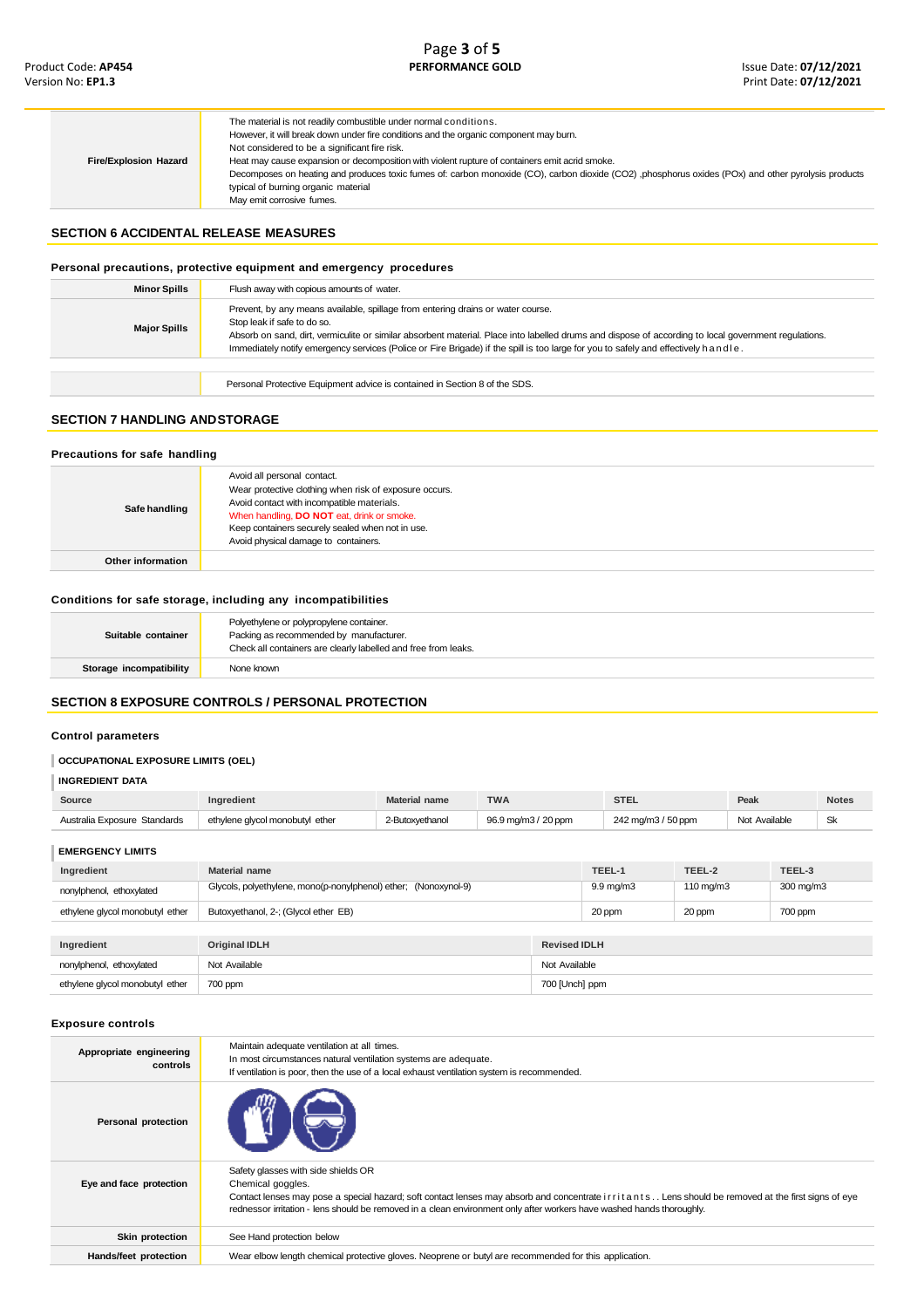| <b>Body protection</b> | See Other protection below                                |
|------------------------|-----------------------------------------------------------|
| Other protection       | Barrier cream.<br>Skin cleansing cream.<br>Eye wash unit. |
| <b>Thermal hazards</b> | Not Available                                             |

## **SECTION 9 PHYSICAL AND CHEMICAL PROPERTIES**

## **Information on basic physical and chemical properties**

| Appearance                                      | Clear red liquid |                                                   |               |
|-------------------------------------------------|------------------|---------------------------------------------------|---------------|
|                                                 |                  |                                                   |               |
| <b>Physical state</b>                           | Liquid           | Relative density (Water = 1)                      | Not Available |
| Odour                                           | Fruity cinnamon  | <b>Partition coefficient</b><br>n-octanol / water | Not Available |
| Odour threshold                                 | Not Available    | Auto-ignition temperature<br>$(^{\circ}C)$        | Not Available |
| pH (as supplied)                                | 9.6              | Decomposition<br>temperature                      | Not Available |
| Melting point / freezing<br>point (°C)          | Not Available    | Viscosity (cSt)                                   | Not Available |
| Initial boiling point and<br>boiling range (°C) | Not Available    | Molecular weight (g/mol)                          | Not Available |
| Flash point (°C)                                | Not Applicable   | <b>Taste</b>                                      | Not Available |
| <b>Evaporation rate</b>                         | Not Available    | <b>Explosive properties</b>                       | Not Available |
| Flammability                                    | Not Applicable   | <b>Oxidising properties</b>                       | Not Available |
| Upper Explosive Limit (%)                       | Not Applicable   | Surface Tension (dyn/cm or<br>$mN/m$ )            | Not Available |
| Lower Explosive Limit (%)                       | Not Applicable   | <b>Volatile Component (%vol)</b>                  | Not Available |
| Vapour pressure (kPa)                           | Not Available    | Gas group                                         | Not Available |
| Solubility in water (g/L)                       | Miscible         | pH as a solution (1%)                             | Not Available |
| Vapour density (Air = 1)                        | Not Available    | VOC g/L                                           | Not Available |

## **SECTION 10 STABILITY AND REACTIVITY**

| Reactivity                            | See section 7                                                                                                                    |
|---------------------------------------|----------------------------------------------------------------------------------------------------------------------------------|
| Chemical stability                    | Unstable in the presence of incompatible materials.<br>Product is considered stable.<br>Hazardous polymerisation will not occur. |
| Possibility of hazardous<br>reactions | See section 7                                                                                                                    |
| <b>Conditions to avoid</b>            | See section 7                                                                                                                    |
| Incompatible materials                | See section 7                                                                                                                    |
| Hazardous decomposition<br>products   | See section 5                                                                                                                    |

## **SECTION 11 TOXICOLOGICAL INFORMATION**

## **Information on toxicological effects**

| Inhaled             | The material is not thought to produce adverse health effects or irritation of the respiratory tract (as classified by EC Directives using animal models).<br>Nevertheless, good hygiene practice requires that exposure be kept to a minimum and that suitable control measures be used in an occupational setting.                                                                                                                                                                 |
|---------------------|--------------------------------------------------------------------------------------------------------------------------------------------------------------------------------------------------------------------------------------------------------------------------------------------------------------------------------------------------------------------------------------------------------------------------------------------------------------------------------------|
| Ingestion           | The material has NOT been classified by EC Directives or other classification systems as 'harmful by ingestion'. This is because of the lack of corroborating<br>animal or human evidence.                                                                                                                                                                                                                                                                                           |
| <b>Skin Contact</b> | This material can cause inflammation of the skin on contact in some persons.<br>The material may accentuate any pre-existing dermatitis condition<br>Open cuts, abraded or irritated skin should not be exposed to this material<br>Entry into the blood-stream, through, for example, cuts, abrasions or lesions, may produce systemic injury with harmful effects. Examine the skin prior to the use<br>of the material and ensure that any external damage is suitably protected. |
| Eye                 | This material can cause eye irritation and damage in some persons.                                                                                                                                                                                                                                                                                                                                                                                                                   |
| <b>Chronic</b>      | No relative data listed.                                                                                                                                                                                                                                                                                                                                                                                                                                                             |